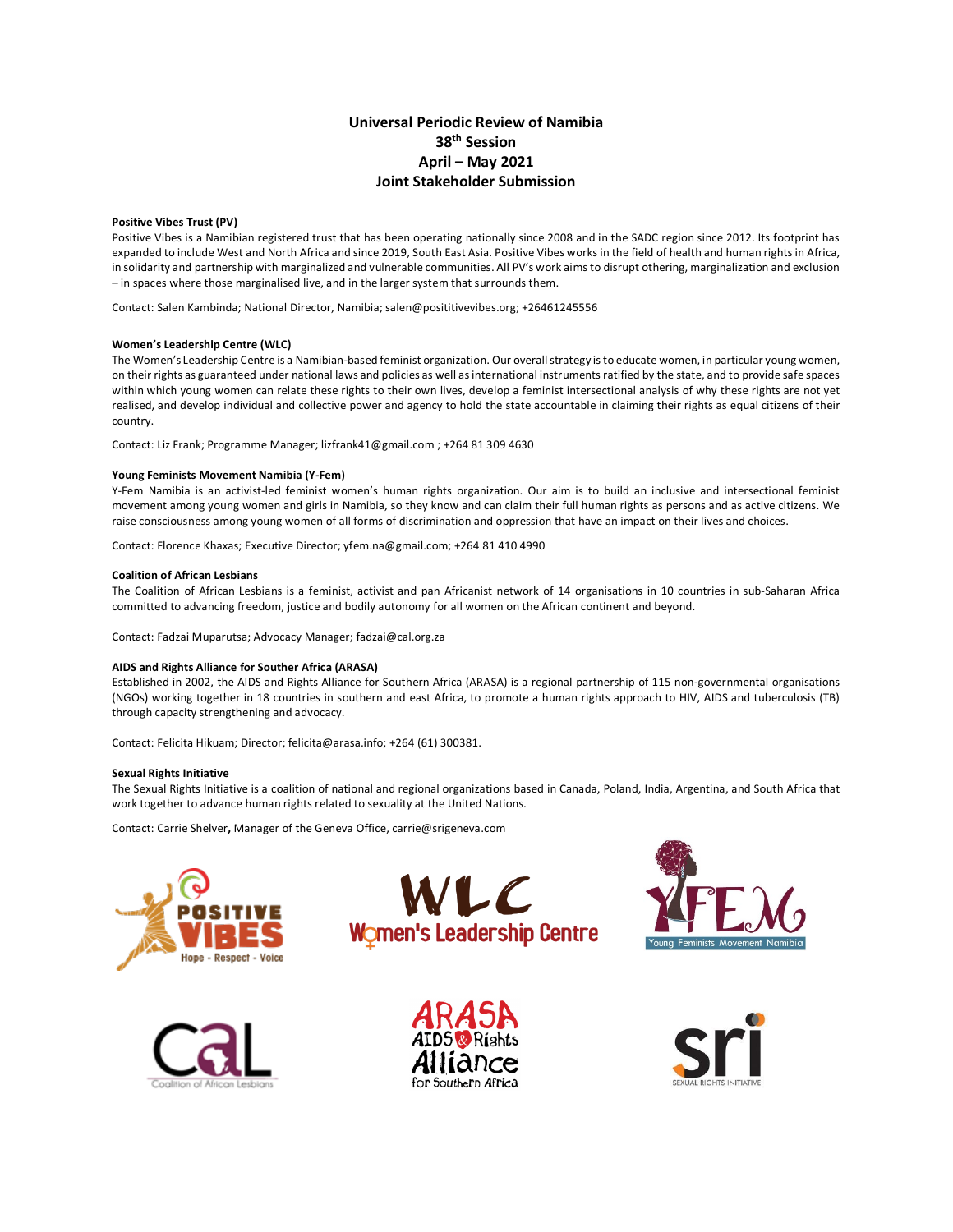**Key words:** Sexual and reproductive health and rights, comprehensive sexuality education, abortion, decriminalization, bodily autonomy and integrity, social and cultural norms and stereotypes, harmful cultural practices, forced and child marriage, sexual violence, sex workers.

## **Executive summary**

- 1. This report is submitted by Positive Vibes (PV), the Women's Leadership Centre (WLC), and the Young Feminists Movement Namibia (Y-Fem), with technical support from the Coalition of African Lesbian (CAL), the AIDS and Rights Alliance for Southern Africa (ARASA) and the Sexual Rights Initiative (SRI).
- 2. This report focuses on the right to bodily autonomy and integrity under the following themes:
	- Criminalisation of and discrimination against same-sex conduct
	- Violence against women and girls
	- Protection of women's and girls' rights
	- Protection of the rights of indigenous persons
	- Right to health and access to health services

# **THEME 1: CRIMINALISATION/DISCRIMINATION OF SAME-SEX CONDUCT**

**Namibia received and noted seven recommendations during the last UPR cycle regarding the rights related to sexual orientation and gender identity, including:**

- Bring its law in conformity with its international human rights obligations by repealing all laws which result in, or are likely to result in the discrimination, prosecution and punishment of people solely for their sexual orientation or gender identity (Netherlands)
- Strengthen existing mechanisms within its institutional infrastructure to eradicate discriminatory, cultural or based on customary laws, practices to the detriment of women, children, minorities and LGBT groups (Honduras)
- Adopt further measures to combat violence and sexual abuse against girls and women, as well as violence and discrimination based on sexual orientation (Brazil)
- 3. As none of these recommendations were accepted, no steps have been taken towards implementation.
- 4. Same-sex conduct between men is criminalised in Namibia. The common law offence of sodomy is defined as "unlawful and intentional sexual relations per anum between two human males." (Criminal Procedure Act 51 of 1977 CHAPTER 26. 269. Sodomy). Anal sex within heterosexual or lesbian relationships is not criminalised. Sodomy is also listed as a Schedule 1 offence, together with other crimes such as treason, sedition, murder, culpable homicide, rape, indecent assault, bestiality, robbery, kidnapping, child stealing, human trafficking and assault. This law may be outdated, but it is also weighty.
- 5. The criminalisation of sodomy has a significant and persistent negative impact on the lives of Namibian citizens who identify as Lesbian, Gay, Bisexual or Transgender (LGBT) and the lives of their families and friends. It contributes to the on-going stigmatisation of the Namibian LGBT community, which has negative impacts on their right to life and dignity. This, in turn, negatively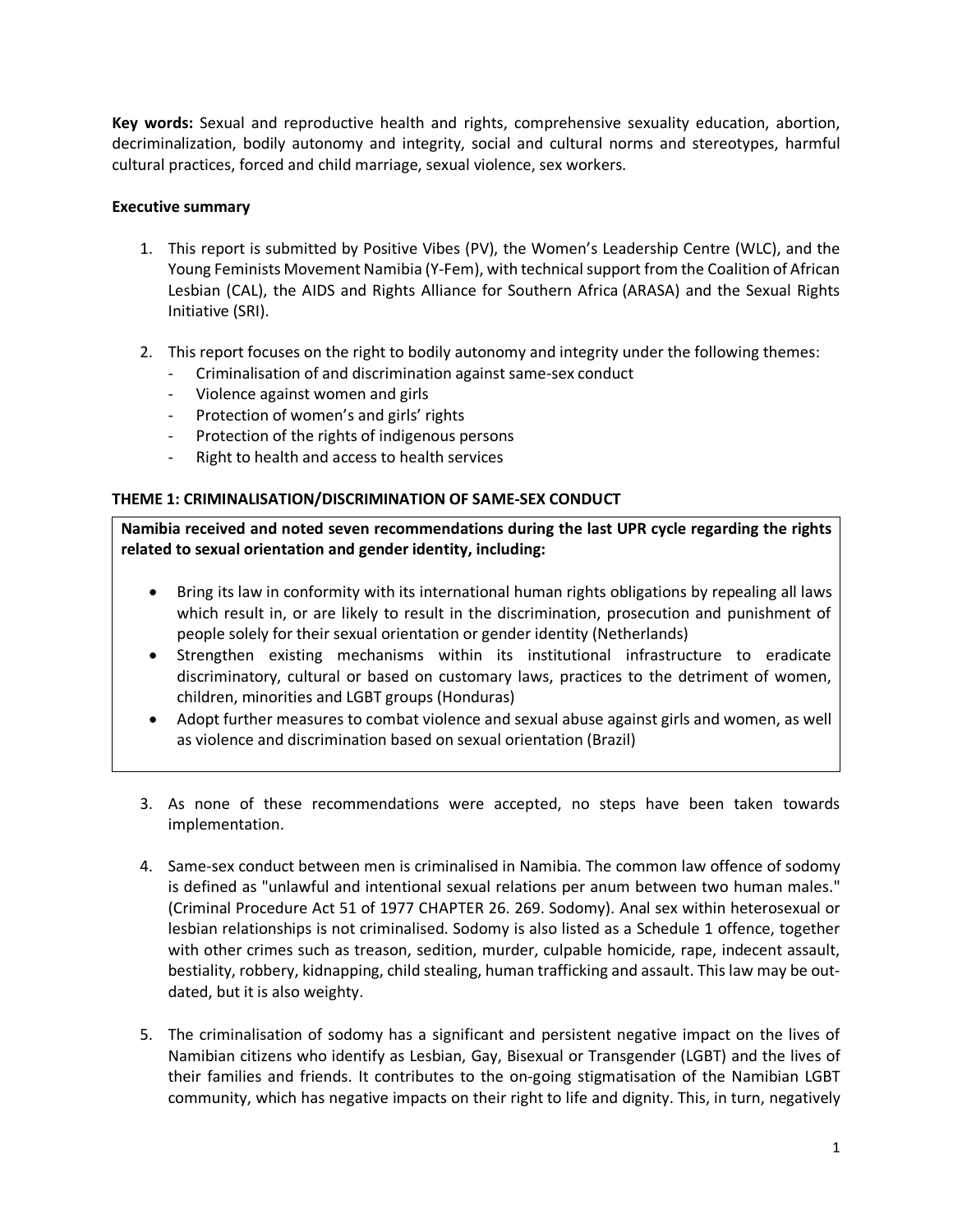impacts upon the ability of LGBT Namibians to obtain adequate access to services such as healthcare, education and protection from violence, and to fully engage with the broader Namibian community in a way in which Namibians who do not identify as LGBT take for granted.

- 6. Remnants of this Roman-Dutch law the Sodomy Offence and others including the Combating of Immoral Practices Act 27, directly infringe upon the attainment of human rights for LGBT+ persons and sex workers, limiting the right to dignity, privacy, freedom of association, and bodily autonomy. During the revision of the Labour Act (No. 11 of 2007), all mention of 'nondiscrimination on the basis of sexual orientation' was removed. Same-sex relationships are not regarded as domestic relationships under the Combating of Domestic Violence Act (Act of 2003) and are thus not protected. Operating a brothel, living off the proceeds of sex work, and solicitation are further criminalised in the Combating of Immoral Practices Act. The rights to marriage and family are also limited: marriage and adoption rights have not been extended to LGBT+ persons.
- 7. Ombudsman John Walters indicated that a moratorium has been placed on the use of the sodomy law as grounds for prosecution – a statement echoed publicly by the Law and Reform Development Commission Chairperson, Yvonne Dausab, and the First Lady of Namibia, Madam Monica Geingos. However, the detrimental impact of the law continues, even if no active prosecutions have been made under it. It is still used as grounds to exclude LGBT+ persons from national policy and the national response. For instance, Namibia's National GBV action plan (2019- 2022) makes no mention of lesbian, bisexual or queer women, or sexual and gender minority youth. Decision makers in the Ministry of Gender argued that they had to operate within the legal framework of Namibia. Similar sentiments are echoed by prisons' staff when questioned about the lack of condoms and other preventative commodities in both male and female prisons.
- 8. The sodomy law is conveniently used as a cover for people's prejudice and fear. This results in stigmatisation, discrimination and all forms of violence experienced by LGBT person in their everyday lives, and demonization by many churches.
- 9. This crime and crimes classified as "unnatural sexual offences'' are unnecessary, irrelevant and outdated. The Combating of Rape Act of 2000 covers a wide range of intimate sexual contact in circumstances that involve force or coercion, including oral sex, anal sex and genital stimulation between people of the same sex or different sexes. It protects children below the age of 14 against all such sexual activity, while the Combating of Immoral Practices Act gives additional protection to children up to age 16.
- 10. However, elements of the Combating of Immoral Practices Act also have a negative impact on LGBT people's lives. This Act contains criminal offenses that apply to both men and women, irrespective of sexual orientation, gender identity and expression. It also contains specific crimes related to sex work, such as prohibitions against operating a brothel, living off the proceeds of sex work, and solicitation. For example:
	- Any person who in any public street or place entices, solicits or importunes or makes any proposals to any other person for immoral purposes; and wilfully and openly exhibits himself in an indecent dress or manner at any door or window or within view of any public street or place or in any place to which the public have access, shall be guilty of an offence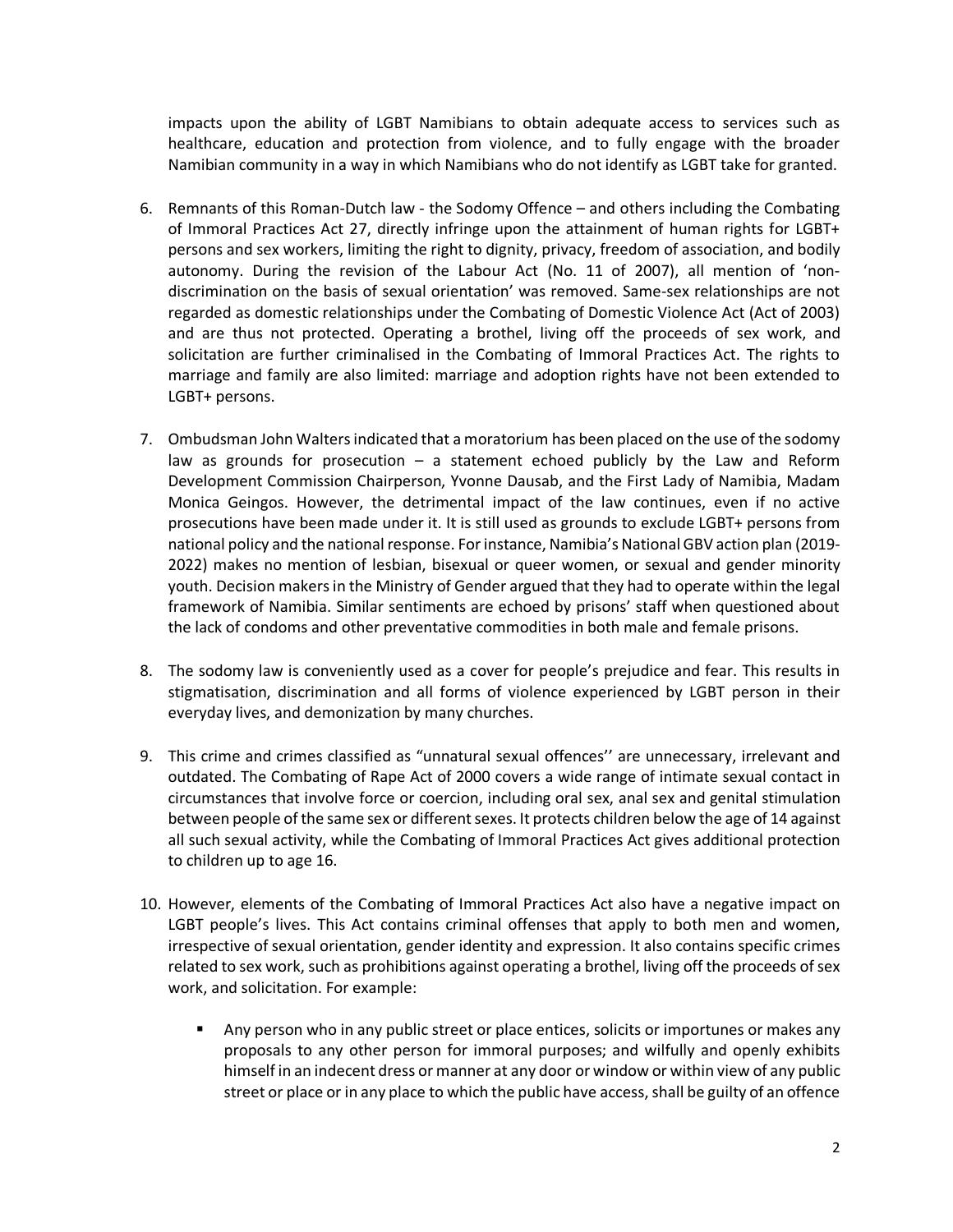and liable on conviction to a fine not exceeding two thousand rand or to imprisonment for a period not exceeding two years or to both such fine and such imprisonment.

- § Any person who in public commits any immoral act with another person shall be guilty of an offence and liable on conviction to a fine not exceeding three thousand rand or to imprisonment for a period not exceeding three years or to both such fine and such imprisonment.
- 11. These crimes limit the expression of gender and sexuality, infringe upon the rights of LGBT persons to dignity and privacy, and limit their freedom of association and expression. The Immoral Practices Act takes away the choice of young individuals embarking on their journey of discovery, identity formation and sexual development: to be oneself might be to risk contravening this Act. Further, in an economy that offers strictly limited employment opportunities, the Act criminalises those who turn to sex work as one of the only viable options for their livelihood.

### **Recommendations**

- Repeal all laws that criminalize and discriminate based on sexual orientation, gender identity and orientation, including Sodomy under Schedule 1 offences in the Criminal Procedures Act 51 of 1977 and the Labour Act 11 of 2007.
- Amend and expand on the definition of domestic relations and all relating protections to include LGBT couples in the Combating of Domestic Violence Act 4 of 2003.

### **THEME 2: VIOLENCE AGAINST WOMEN AND GIRLS**

**Namibia received and supported 23 recommendations in the last UPR cycle regarding gender-based violence and discrimination against women and girls, including:**

- Strengthen existing mechanisms within its institutional infrastructure to eradicate discriminatory, cultural or based on customary laws, practices to the detriment of women, children, minorities and LGBT groups (Honduras)
- Explicitly prohibit traditional practices that put at risk the physical and psychological integrity of women and girls (Argentina)
- Take measures to prevent all incidents of violence against women, in particular in rural areas; and ensure effective interventions by law enforcement officials responding to allegations of violence committed by intimate partners; and prosecute perpetrators (Canada)
- Establish a mechanism under which victims of gender-based violence can file for protection orders in towns and villages where there is no magistrate, and under which protection orders can be filed outside of designated court hours (United States of America)
- 12. Namibia has adopted progressive laws and policies to promote gender equality and combat all forms of violence, including the Combating of Rape Act of 2000 and the Combating of Domestic Violence Act of 2003. However, the protection orders provided for under the latter are still not available to rural women residing far from magistrate's courts, despite efforts by the Legal Assistance Centre. Same-sex couples are also explicitly excluded from protections under this Act.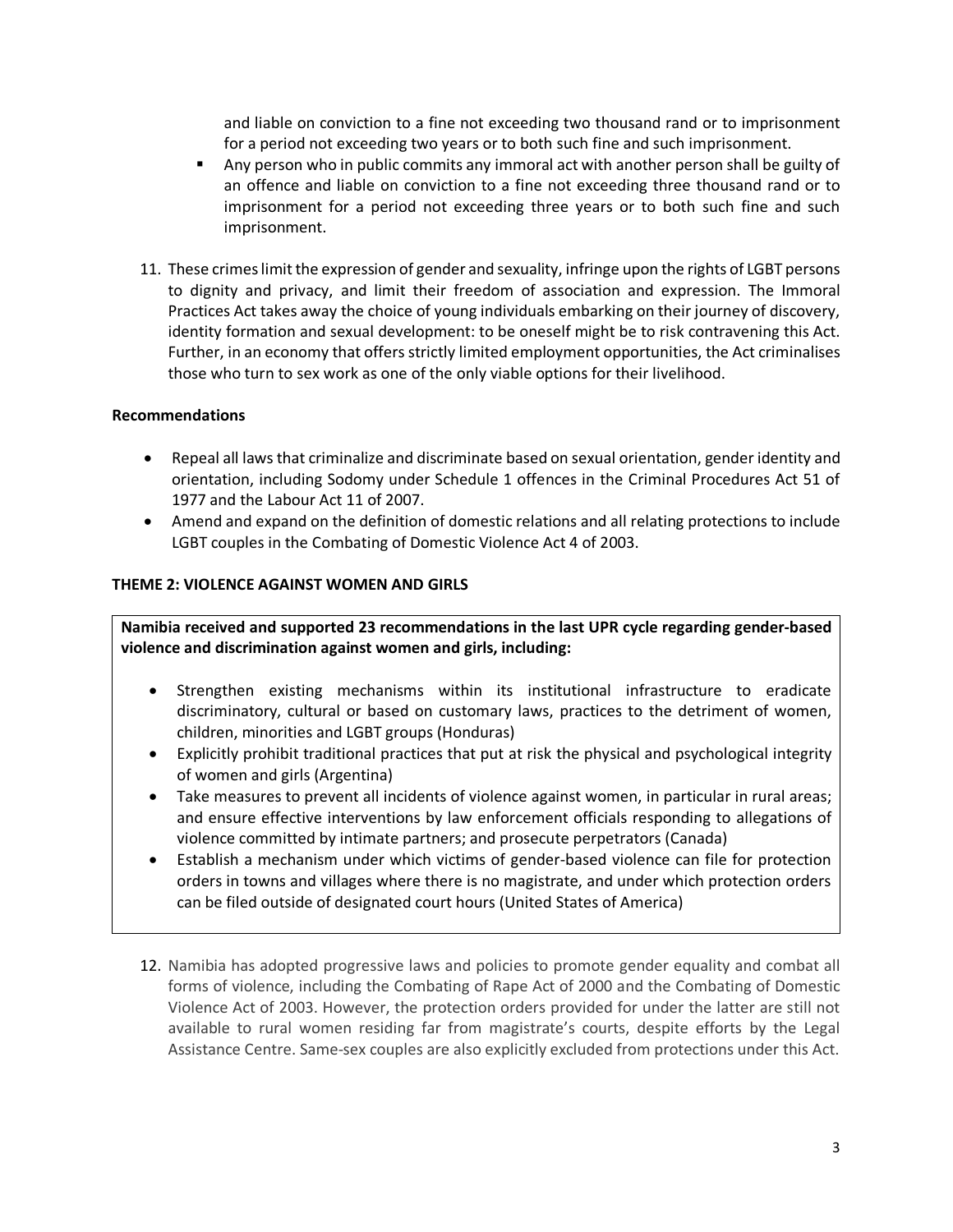- 13. The Prioritised National Plan of Action on Gender-Based Violence adopted in 2019 has no budget for implementation. This plan exclusively focuses on cisgender, heterosexual women, to the exclusion of lesbian, bisexual and queer women, as well as sex workers. This is based on discriminatory social norms and gender stereotypes that perpetuate discrimination against women. For example, some lesbian women are raped with the excuse that this will 'cure' them.
- 14. Although there is reference to changing cultural norms in the Plan, there is no analysis of the many harmful cultural practices that subject women and girls to all forms of violence, for example in the Zambezi Region.<sup>1</sup> Many of these practices involve making girls' and women's bodies sexually pleasurable and available to men, for example, through elongation of the labia minora starting long before puberty; violence during the *sikenge* initiation ritual at puberty to train girls to be submissive and obedient wives and daughters in law, sexual readiness testing by male relatives during initiation into 'good womanhood,' dry sex and scarification, all of which expose girls and women to pain, humiliation, violence as well as HIV and Aids.
- 15. Gender-based violence continues to be extremely high in Namibia. Unfortunately, the database on GBV planned by the Ministry of Gender has yet to be implemented, leading to the referencing of out-dated statistics. The 2013 demographic health survey showed that one in four young women had experienced intimate partner violence. 86 percent of sexual and domestic violence survivors were women; and 93 percent of perpetrators were men.
- 16. In the past few months there has been a dramatic rise in rape and other gender-based violence cases. Media houses continually reported rape and murder cases in the country, including numerous cases of intimate partner violence. Many of these cases are shocking: a 12-year-old girl gang raped at gunpoint in front of her mother; a girl raped by an ambulance driver in COVID-19 quarantine facilities;<sup>2</sup> and a two-week-old baby raped by her father, resulting in her death.<sup>3</sup>
- 17. There is also a growing concern about the high number of GBV cases that are withdrawn after reporting. According to figures from the Namibian police, 7,127 cases of GBV were lodged in 2019 countrywide, but 2,595 were withdrawn.4 There is a need for an intersectional analysis to understand the withdrawal of cases, and for increased governmental intervention to provide and improve services for the protection of women and girls who have experienced violence, and also to support them through the trauma of having their cases go through court proceedings.
- 18. All the above is evidence to the deeply rooted patriarchal dominance in Namibian society, and the use of violence by men as a form to control women and girls, denying them bodily integrity and autonomy.

<sup>&</sup>lt;sup>1</sup> https://www.wlc-namibia.org/images/downloads/violance is not our culture eng.pdf;

https://www.lac.org.na/laws/annoSTAT/Namibian%20Constitution.pdf;

https://www.namibian.com.na/201489/archive-read/Rape-rampant-over-weekend;

https://www.facebook.com/namibiadaily/photos/12-years-old-girl-raped-in-the-presence-of-the-

motherwindhoek-sept-15-namibian-p/1350826738444583/.<br><sup>3</sup> https://www.namibian.com.na/202757/archive-read/Man-denied-bail-for-rape-death-of-baby

<sup>4</sup> https://confidentenamibia.com/over-2500-gbv-cases-withdrawn-

<sup>2019/#:~:</sup>text=According%20to%20statistics%20provided%20to,2%20606%20cases%20where%20withdrawn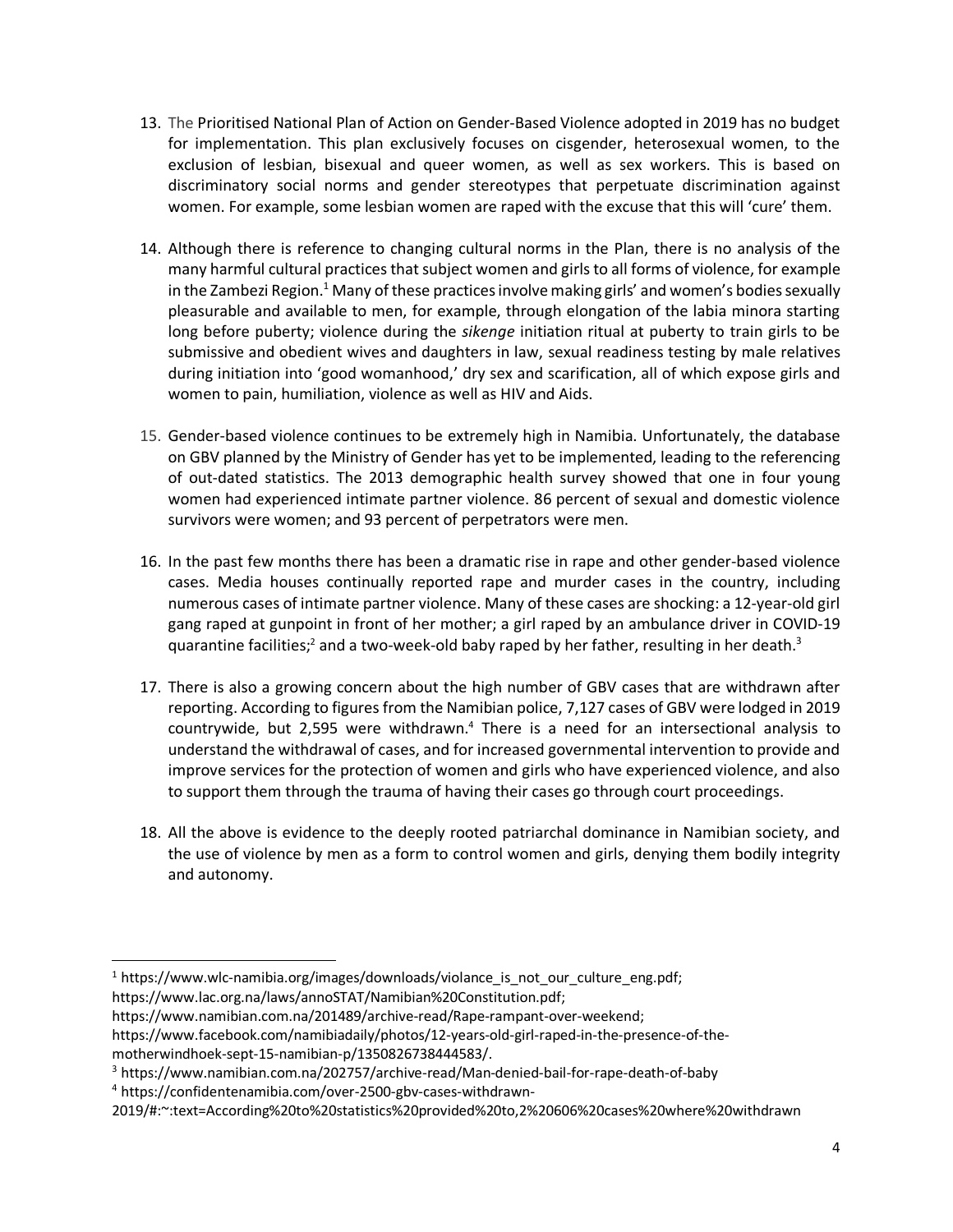- Allocate significant budget and human resources to the Prioritised National Plan of Action on Gender-Based Violence and update it with regards the exclusion of LBQ women, transgender persons and sex workers.
- Establish and keep up-to-date a national database on cases of gender-based violence, including a sex offender's registry. Introduce effective measures to support women through their court cases.

### **THEME 3: PROTECTION OF WOMEN' & GIRLS' RIGHTS**

**Namibia received and supported many recommendations made in the last UPR cycle regarding the protection of women's and girl's rights, including:**

- Adopt, as soon as possible, the draft laws that promote the rights of women in marriage, marital property and divorce (Uruguay)
- Abolish laws and practices discriminating against women and girls (Panama)
- Abolish all discriminatory customary laws and practices that violate the rights of women, in accordance with international obligations under the Convention on the Elimination of All Forms of Discrimination against Women (Iceland)
- Step up efforts to eliminate discrimination against women and girls in law and in practice also by adopting the pending Bills that have impact on the enjoyment of women's rights related to marriage, recognition of customary marriage, procurement, marital property, divorce and intestate succession (Slovenia)
- Implement awareness-raising campaigns and education programs, working closely with traditional authorities, to promote and protect the rights of women and girls (Australia)
- 19. By ratifying CEDAW in 1992, the Namibian state has the obligation to protect women's and girls' human rights in public and private settings, as well as to challenge and change the gender stereotypes that perpetuate discrimination and violence against women and girls. Disappointingly, none of the above recommendations from the last UPR cycle have been implemented, with the exception of the adoption of the Child Care and Protection Act of 2015, which came into operation in 2019. There has also been little state action over the past four years to implement the National Gender Policy and Action Plan 2010 – 2020, which expires in 2020.
- 20. The draft bill on the Recognition of Customary Marriages has been on the table for many years but has not moved forward, and there is currently no formal procedure for recognising customary marriages and no general protection for property rights. As a result, women married under customary law continue to be vulnerable both during the marriage and when the marriage ends by divorce or the death of their spouse.
- 21. The failure to reform the archaic law on divorce, which is fault-based, makes it difficult and expensive to obtain a divorce, forcing many women to remain in violent relationships. It also means that some couples separate without obtaining a formal divorce, which means that legal protections for property rights are not implemented and there is no monitoring of the best interests of the children of the marriage.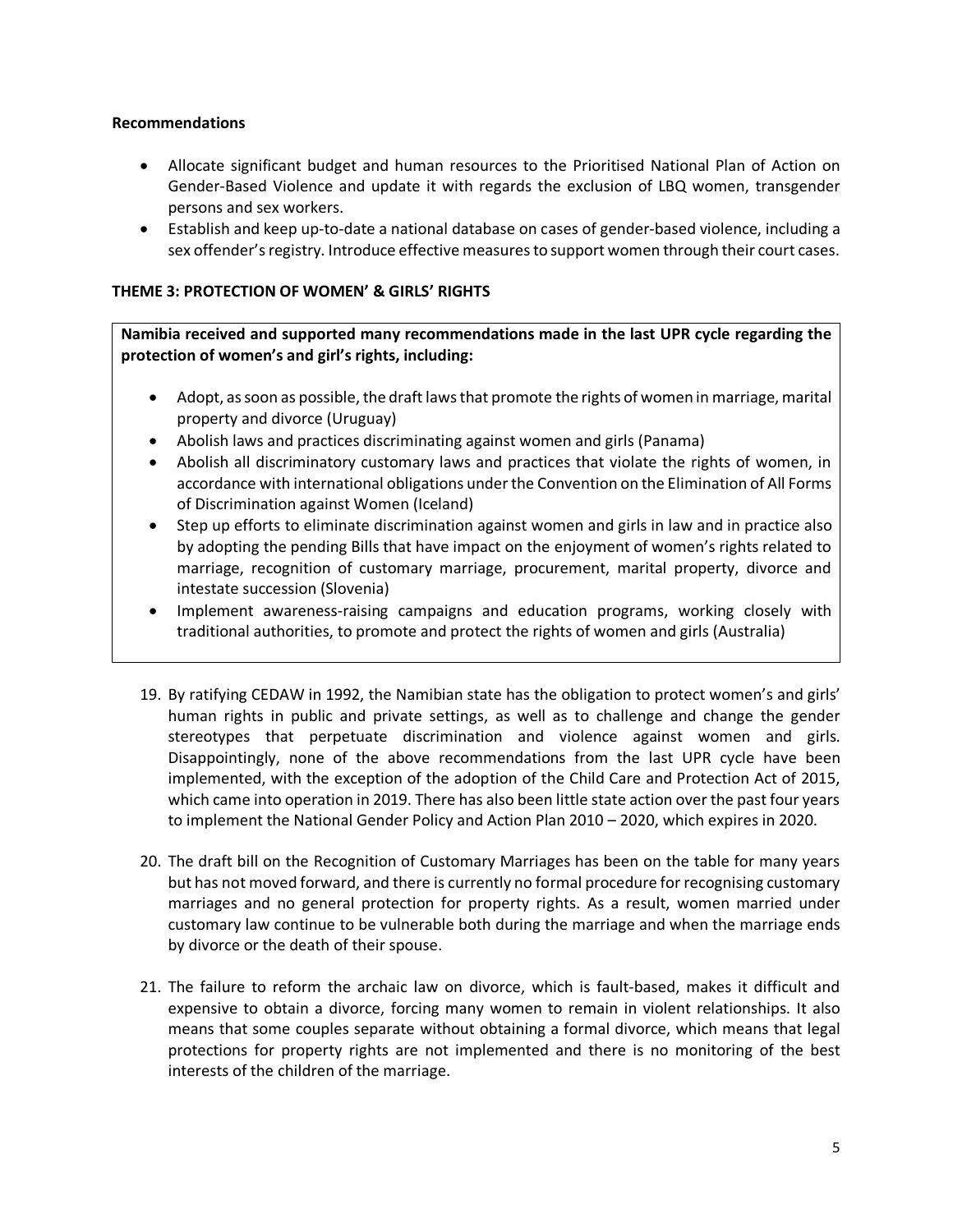- 22. The current law on birth registration makes it difficult to register a child when the parents are unmarried. The current law is also gender-biased, as single fathers cannot register the births of their children on their own. There is an urgent need to adopt and implement the Civil Registration and Identification Bill.
- 23. The Child Care and Protection Act of 2015, which came into operation in 2019, forbids child marriage by making it a crime for marriage or engagement for children below 18, and also if the children do not consent to the marriage or engagement. In June 2017, the Ministry of Gender Equality and Child Welfare announced plans to conduct a study into the extent of child marriages in Namibia with a view to raise public awareness and developing programmes. This research has not yet been published and no programmes have been developed and implemented to end child marriage in Namibia.
- 24. According to the UNICEF State of the World's Children 2017 report, 7 percent of girls in Namibia are married before the age of 18 and 2 percent are married by the age of 15. <sup>5</sup> A newspaper reported recently that parents in Kunene Region are allegedly marrying off and selling their underage daughters as "cash cows" while others are being trafficked to older men and tourists.<sup>6</sup>
- 25. Despite participation in a National Dialogue on the Prevention of Harmful Cultural Practices in the Zambezi Region conducted by the Women's Leadership Centre in 2017, there has been no engagement by state actors to protect the dignity and rights of women and girls impacted by practices such as forcing young girls to pull their labia minora and endure emotional, physical and sexual violence during the *sikenge* initiation ritual. 7
- 26. Harmful cultural practices based on deep-rooted patriarchal stereotypes regarding the role and responsibility of women and girls in the family and society deprive women and girls of their right to freedom and autonomy over their bodies and their lives.

- Expedite the adoption and implementation of the draft bill on the Recognition of Customary Marriages, the draft bill on Divorce and the Civil Registration and Identification Bill.
- Develop programmes to protect adolescents by preventing early forced marriage and all other harmful cultural practices.

# **THEME 4: PROTECTION OF THE RIGHTS OF INDIGENOUS PERSONS**

**The following recommendations were made to Namibia in the past UPR cycle regarding the protection of the rights of indigenous persons:**

• Take effective measures to eliminate discrimination against the children of indigenous peoples, in particular the Himba and San communities (Uzbekistan)

 <sup>5</sup> https://www.girlsnotbrides.org/child-marriage/namibia/

<sup>6</sup> https://confidentenamibia.com/kunene-parents-using-girls-as-cash-cows

<sup>7</sup> https://www.namibian.com.na/171180/archive-read/Zambezi-calls-for-dumping-of-harmful-cultural-practices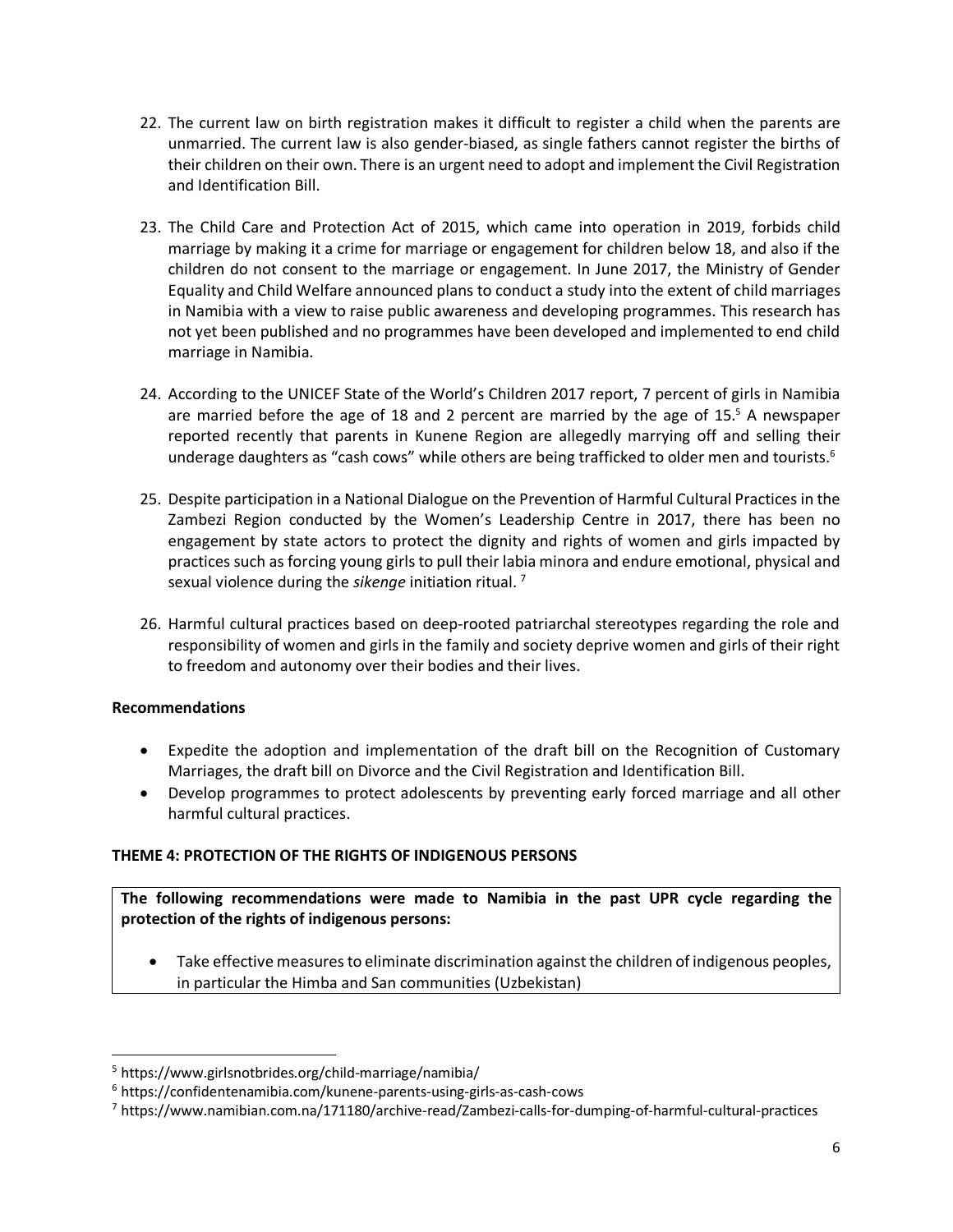- Namibia's education policies which were designed for inclusivity, be evaluated by the Government for effectiveness in relation to access and affordability for minority cultural groups (Fiji)
- Promote the effective access to basic social services for the indigenous minority including San and Himba on an equal footing with the rest of the society, as well as rapid adoption and effective implementation of the "White Paper on Indigenous Rights" drafted by the Ombudsman Office (Spain).
- 27. The "White Paper on Indigenous Rights" has not been adopted, and little effort has been made by state actors to implement the other recommendations.
- 28. The Women's Leadership Centre has worked since 2014 to build women's leadership among San young women in seven villages across Namibia, and some have held protests against the violence and discrimination experienced by San girls in their local schools. $8$
- 29. The situation of extreme poverty and marginalisation leads to forced early marriage, cohabitation with men with income out of desperation, and early pregnancy among San girls, forcing them to drop out of school and become young mothers. Schools do not welcome and accommodate the knowledge, experiences and needs of San children, and few San children receive formal education in their mother tongue. The school dropout rate of children in indigenous communities thus continues to be high despite primary and secondary education being free. Few San children gain access to higher education as parents cannot afford transport and hostel fees. Despite the provision of government scholarships, there are many reports that these are not paid on time, forcing students to drop out.

- Adopt the UN Declaration on the Rights of Indigenous Peoples and the White Paper on Indigenous Rights, and implement after meaningful consultation with indigenous people.
- Take immediate steps to guarantee the right of education for indigenous women and girls and implement protections from ethnic discrimination and violence.

# **THEME 5: RIGHT TO HEALTH & ACCESS TO HEALTH SERVICES**

**The following recommendations were made to Namibia in the past UPR cycle regarding the right to health and access to health services:**

- Continue to promote access to health (Pakistan)
- Issue clear directives to health officials to prohibit the sterilisation of women living with HIV/AIDS without their informed consent (Canada)
- Intensify the efforts in fighting against HIV/AIDS, in particular, to improve access to health-care services in rural areas (Ukraine)
- Continue to strengthen the appropriate health care provided to women, in particular in rural areas (Egypt)

 <sup>8</sup> https://phia.icap.columbia.edu/wp-content/uploads/2018/10/33462%E2%80%A2NAMPHIA-SS\_A4\_B.v41.pdf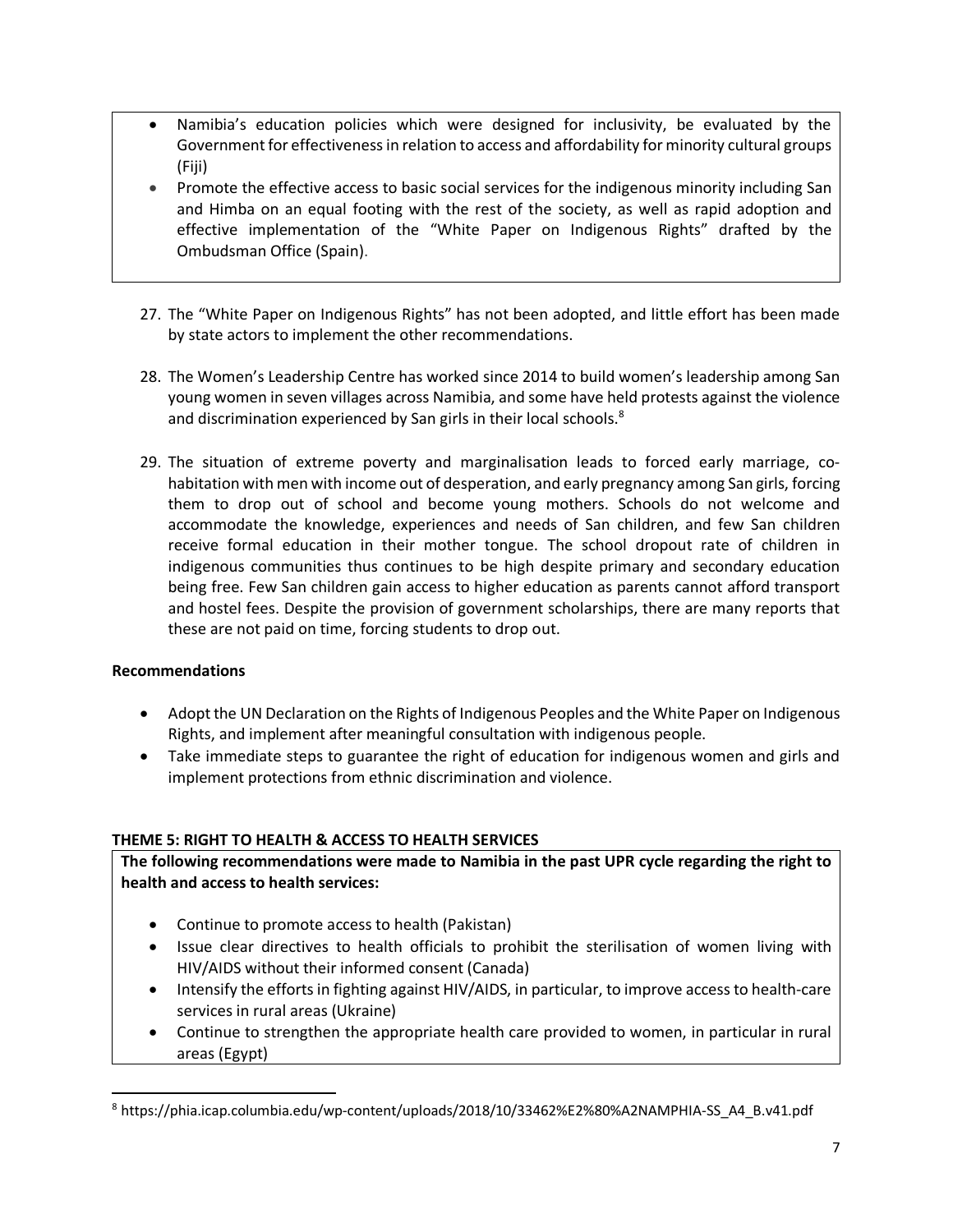- 30. The fight against HIV/AIDS is high on the government agenda. However, there are still serious challenges with access to health services for rural women and girls and their communities, as well as for sexual and gender minorities.
- 31. Teenage pregnancy is a concerning issue in Namibia. In 2019, from September to December, Namibia recorded 2,934 teenage pregnancies. Under the COVID-19 lockdown regulations, the number of teen pregnancies has increased dramatically. In the Kavango East Region, since the start of the lockdown in March 2020, 97 girls have dropped out of school due to pregnancy-related reasons. Sanet Steenkamp, the Executive Director of the Ministry of Education, stated that the lack of access to sexual and reproductive health services is one of the major contributing factors to the rising teenage pregnancies.<sup>9</sup>
- 32. Access to health for indigenous women and girls is also a major concern. Through its work in San communities, the Women's Leadership Centre has heard numerous testimonies about health professionals stigmatising and discriminating against young women and girls trying to access health services. Health care workers in the remote San communities are from other ethnic groups and do not speak their languages. Some even shame and mock the languages spoken by San people.
- 33. Adolescent girls and young women, including sex workers, are disproportionately affected by HIV: young women aged 15 - 24 years old still have a far higher HIV incidence rate (0.99 percent) than young men of the same age (0.03 percent). Female sex workers were found to be four times as likely to be living with HIV than young women not engaged in sex work.
- 34. The health of girls and women in Zambezi Region is seriously impacted by harmful cultural practices that expose them to high risk of HIV infection, such as cutting and scarring, dry sex, rape in the name of 'sexual readiness testing' and widow cleansing though sexual intercourse. The biannual Sentinel Surveys of the Ministry of Health and Social Services show that the HIV prevalence rate among women and young women tested in Zambezi Region ranges from twice to three times the national average. $10$
- 35. Under the Namibian Abortion and Sterilization Act of 1975, abortion is illegal for women and girls, except in extreme cases such as rape, incest, or when the mother or child's life is endangered. In 2018 the former Minister of Health, Dr. Bernard Haufiku, reported 7,000 unsafe abortions and up to 10,000 unreported cases, for women below the age of  $25.^{11}$
- 36. In July 2020, a petition was launched calling for the guaranteed right to access legal and safe abortion, and comprehensive sexuality education. This petition received over 40,000 signatures. This was followed by a public protest by civil society, academics, medical doctors, artists and activists. The Deputy Minister of Health, Esther Muinjangue, finally tabled a motion on legalising abortion in Namibia in the National Assembly to push for a debate. Due to COVID-19 regulations, this debate has not taken place yet.

 <sup>9</sup> https://confidentenamibia.com/teenage-pregnancies-spike-during-lockdown/

<sup>&</sup>lt;sup>10</sup> https://phia.icap.columbia.edu/wp-content/uploads/2018/10/33462%E2%80%A2NAMPHIA-SS\_A4\_B.v41.pdf<br><sup>11</sup> https://www.namibian.com.na/162911/archive-read/Unsafe-abortions-reach-7-000-mark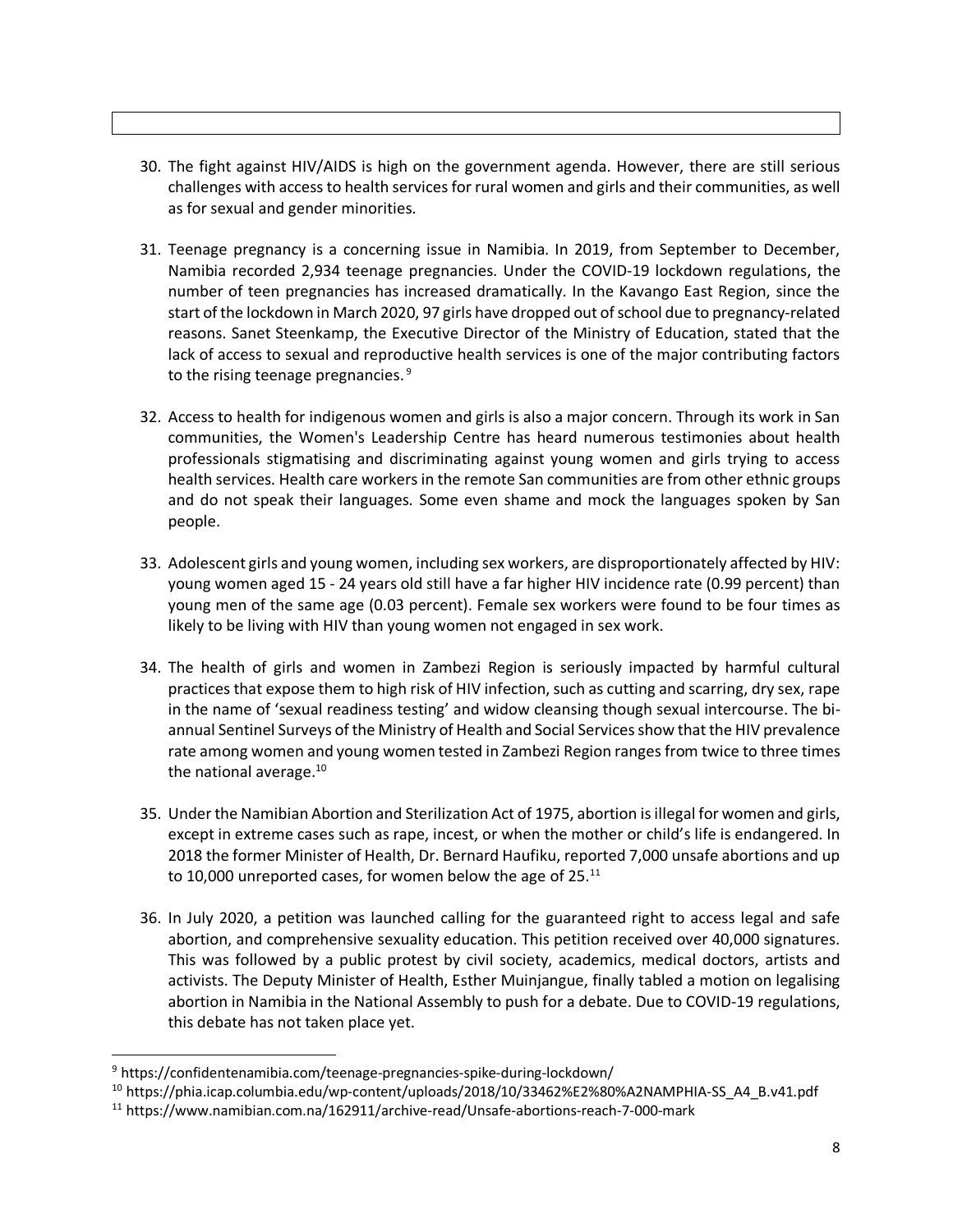- 37. The right to access quality services, non-discriminatory care and information, and essentially, the highest attainable standard of health, is a privilege of the rich. For instance, Namibian women with means can easily travel to South Africa and safely and legally terminate an unwanted pregnancy. Women with limited resources, especially black women from disadvantaged backgrounds, have to resort to unsafe abortions, often leading to ill-health and sometimes imprisonment.
- 38. Sexual and reproductive health services, policies and strategies integrating gender considerations almost always assume women are cisgender and heterosexual. Women, and their sexuality, their bodies, are functions of men; unless they are having sex with a man, they are not considered as a candidate for policy and or strategic address. This lack of acknowledgement fuels the neverending cycle of limited national budgeting for LBQ women and transmen, lack of focused interventions, procurement of SRHR related commodities and development of communication materials specific to these groups.
- 39. In addition to the lack of information, access to dental dams, finger condoms, PEP and PREP is under sourced for LBQ women and transmen. Health facilities often do not know the function of dental dams and finger condoms, or why these specific commodities would be required by these particular groups, despite presenting significant risk of HIV and STI acquisition and transmission.
- 40. This erasure of LBQ women and female bodied transdiverse persons is linked to the lack of data on these groups: what we don't know, we cannot programme for. Data on LBQ women and transmen is subsumed within data sets that make heteronormative assumptions on what constitutes womanhood. Research interventions have favoured men who have sex with men, and female sex workers and transwomen – largely due to their prioritisation as key populations in the national HIV response. However, a 2010 study on forced sex and health outcomes of lesbian and bisexual women showed obvious links between forced sex and high HIV prevalence. There are also high levels of self-reported HIV prevalence among lesbian and bisexual women – with a prevalence rate of 9.8 percent.<sup>12</sup> Unless the purpose of a study is specifically to explore the vulnerabilities, needs, and context of LBQ women and transmen, most studies revert to heteronormative assumptions relating to the types of sex women have, the types of reproductive and sexual needs women have, and their relationships, which in turn influences the kinds of questions we ask to formulate results. These assumptions then translate into policy and strategy. For example, the SADC SRHR strategy makes no mention of LBQ women or female bodied transdiverse persons. When it mentions transgender people, this often translates to interventions targeting transwomen, and transmen are ignored.

- Abolish the out-dated apartheid Abortion and Sterilization Act of 1975.
- Provide targeted and comprehensive sexual and reproductive health care and information to all women, including LBQ, female bodied transdiverse and rural women, as well as transmen.

<sup>&</sup>lt;sup>12</sup> Sandfort et al. 2015. Histories of forced sex and health outcomes among Southern African lesbian and bisexual women: a cross-sectional study BMC Women's Health (2015) 15:22

http://bibliobase.sermais.pt:8008/BiblioNET/Upload/PDF12/009213%20BMC%20Women's%20Health%202015d.p df